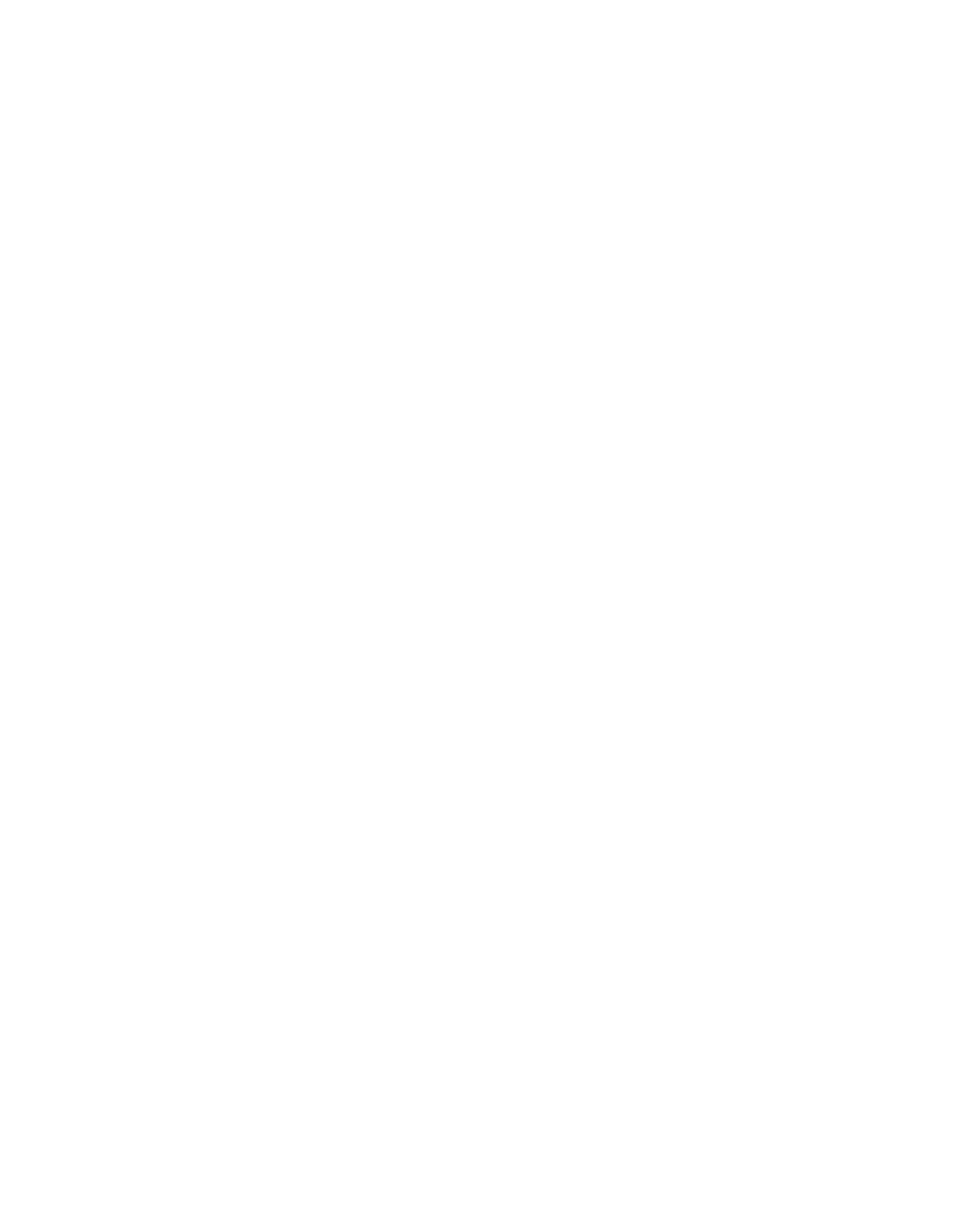





# 1. Manager's Message

| <b>Table of Contents</b> |  | Page |
|--------------------------|--|------|
|                          |  |      |
| Manager's Message        |  |      |

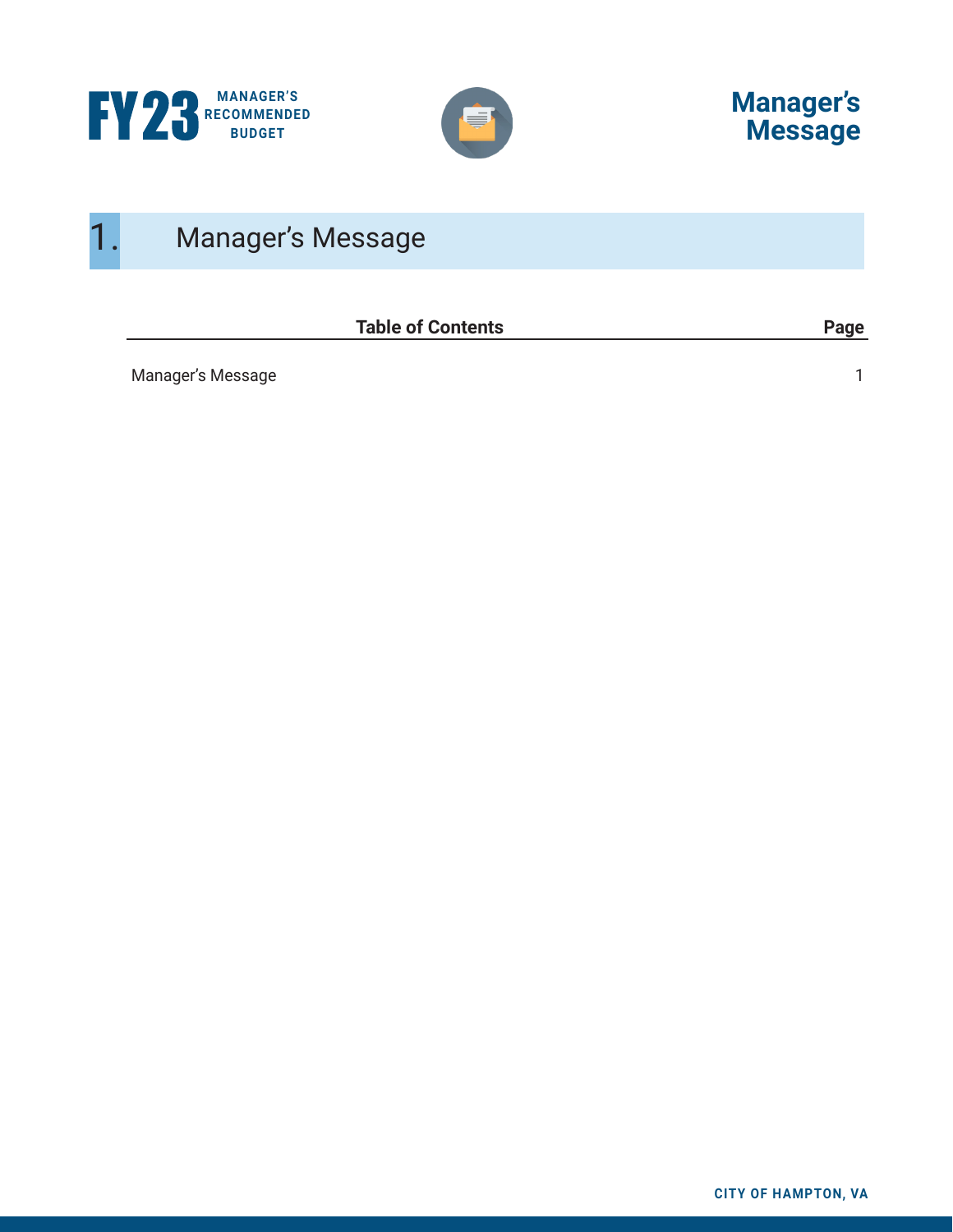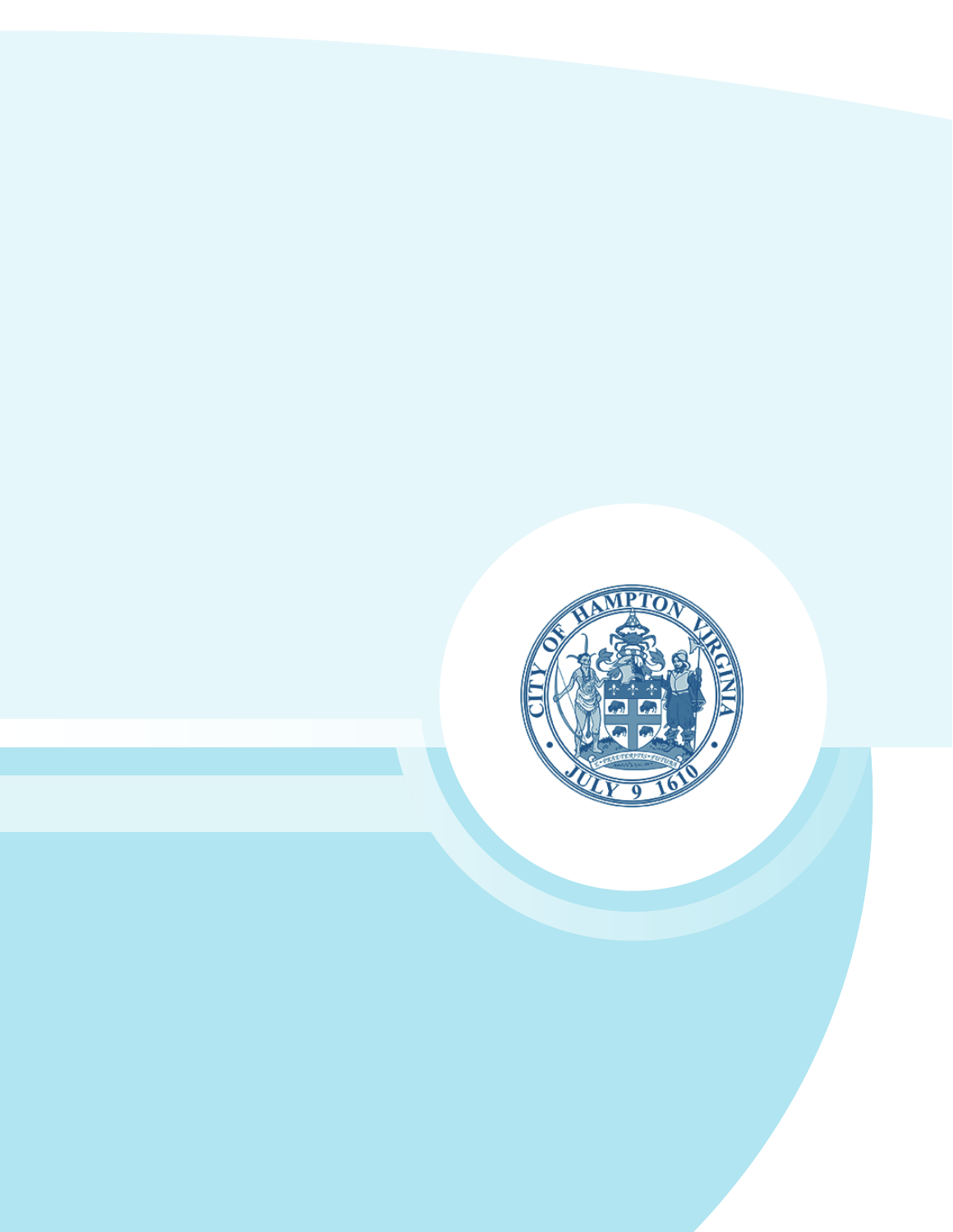





April 15, 2022 Mayor Tuck, City Council Members, and Citizens,

I am pleased to present the Manager's Recommended Budget totaling \$581,958,724. Of that total, \$268,115,065 (46%) goes to School Operations and \$313,843,659 (54%) to City Operations, including payments to outside agencies and debt payments for both the city and school capital projects. While the overall budget is increasing by 9.7%, the City's portion is increasing just 6.8% – under the rate of inflation.

My team and I are very pleased that this budget includes a proposed 6-cent reduction in the tax rate for property (from \$1.24 per \$100 to \$1.18) and ending the local portion of sales tax on groceries. Between the automobile tax reduction Council already approved for June 5, 2022, and what is in the Manager's Recommended Budget, the tax relief will total \$24.6 million. The budget also includes:

- No increases in fees for stormwater, wastewater or trash collection;
- Meaningful wage increases ranging from 5% to 7% to attract and retain talented staff;
- Additional measures to support Police and Fire/EMS;
- Targeted staffing increases;
- Support for new efforts targeted at youth;
- Funding that will improve the City's economy, infrastructure and quality of life; and
- Full funding of the Hampton City Schools budget, including 5% raises and \$2.1 million in step increases for experienced teachers.

This is the first budget since I have been City Manager, where we have seen strong revenue growth. I am pleased that our momentum and progress will enable us to both make significant investments in our workforce and community and provide meaningful tax relief. Our strong revenue growth is a tribute to the economic development and housing strategies we have implemented and the resulting momentum we have built. We are seeing signs of growth in nearly every part of our City and in every sector of development. As but a few examples of our success, we can point to:

- Home values have increased 16% and are, on the whole, finally at or above where they were before the Great Recession;
- Expansions at Langley Air Force Base are bringing new airmen to our city;
- New high-end apartment complexes have opened, and others are under construction;
- Youth sports tournaments have returned, increasing activity at the Boo Williams Sportsplex and Hampton Roads Convention Center, bringing athletes and their families to our venues and hotels;
- New restaurants and businesses are opening, and festivals and events are returning. Families are having reunions and other celebrations;
- Two new neighborhood centers the Mary W. Jackson center in Olde Hampton and the Fox Hill center – are or will soon open; and,
- We have two new centers of national and even international renown: The Huntington Ingalls Center of Excellence for Unmanned Systems opened this year, and the Virginia Tech seafood and aquaculture center has expanded into a new building. Virginia Tech is also occupying space downtown dedicated to climate research. Hampton University, already known for cancer research and treatment, is working on methodologies to reduce health disparities as well as atmospheric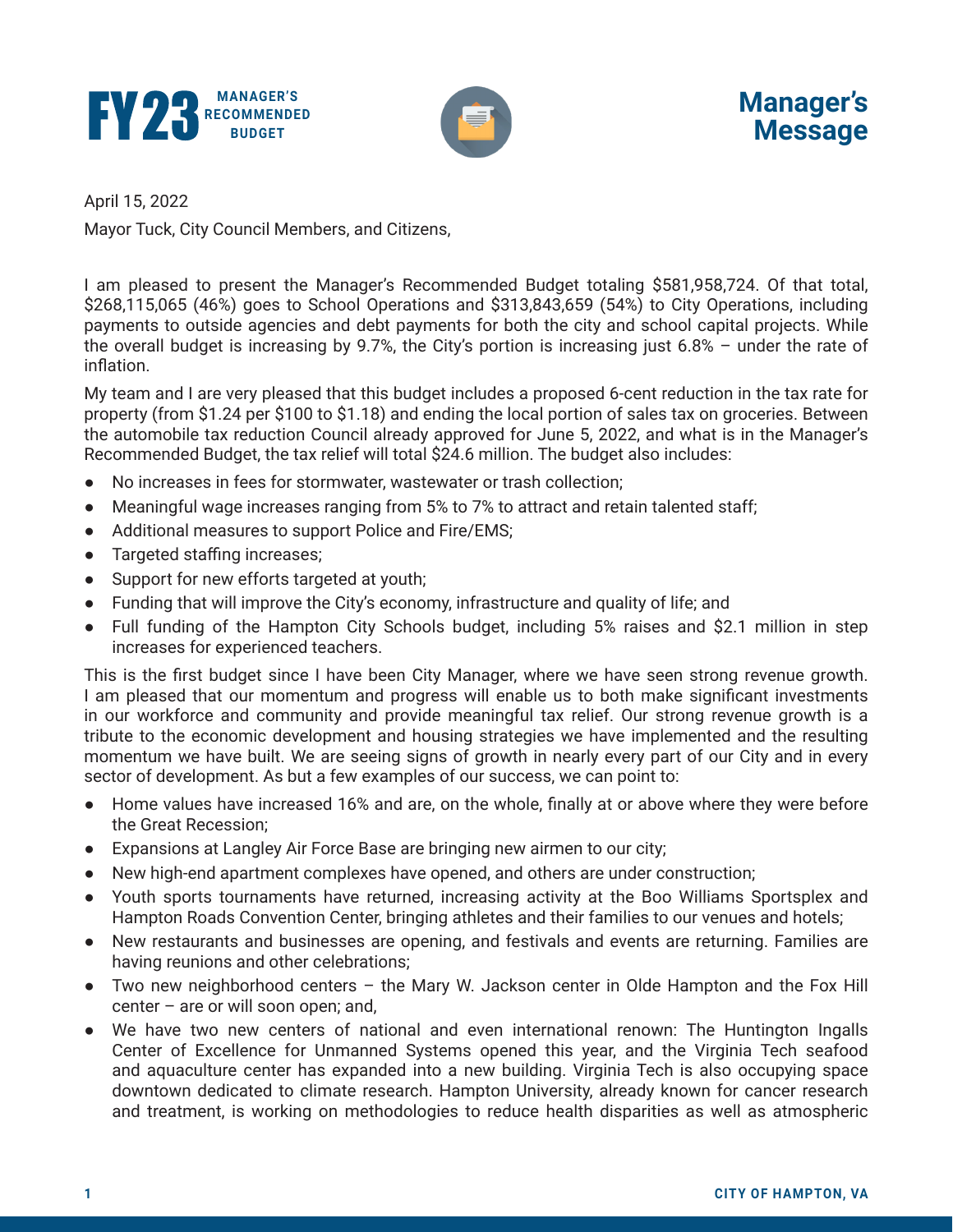



research. These Centers join Hampton University, NASA Langley, and the National Institute of Aerospace to cement Hampton as a place where innovation is a way of life.

Despite this strong performance, there were still several challenges we had to address in the development of this budget. For instance, while coronavirus itself appears to be receding, pandemic-induced disruptions in global supply chains, the war in Ukraine, and various other factors are causing inflation at a level we have not experienced in 40 years.

Another challenge we face is a shrinking labor force. In the Hampton Roads region, the workforce is 44,000 people fewer than it was before the pandemic, roughly equivalent to the combined population of Isle of Wight County and the City of Franklin. The combination of a smaller workforce and a growing economy is causing competition for workers, driving wages higher, and creating challenges in filling some jobs. Some public and private employers are offering higher pay to get workers in the door, but if they don't also increase wages for existing workers, it compresses the gap between inexperienced and experienced employees, which can make it hard to retain employees.

There is also increased talk of a recession. Larry Summers, a former Director of the National Economic Council, predicted the current inflation spike over a year ago and is now talking about a possible recession within the next two years. The bond market and consumer confidence surveys have also behaved in ways that typically indicate a recession is likely in the next year or two. Mortgage rates have also increased rapidly since the end of 2021 – from 3.11% to 5% for a 30-year loan. Higher mortgage rates typically slow housing sales, which slows the increase in home prices. The Federal Reserve has also indicated that it will increase interest rates more aggressively to combat inflation.

We are also finalizing our budget recommendation at a time when the General Assembly has not completed its work. Many issues that could impact our budget remain unresolved. As an example, Governor Youngkin's proposal to eliminate the grocery sales tax would reduce the City's budget by \$3.3 million. We do not yet know whether or not the General Assembly will make up the loss of revenue for localities. Thus, we have had to plan for a worst-case scenario in the release of our budget. We remain hopeful that the State budget adoption will occur before the final votes on ours.

We entered our budget development with an absolute goal to lower our real estate tax rate as much as practical while addressing the needs outlined above. We are also fulfilling a commitment to our residents: When we had to raise the real estate tax rate in FY 2014 because of real estate valuation declines, we made a commitment to lower the rate when values ultimately increased once more.

Just as we have done for the last thirteen years, we offered residents the chance to weigh in on how we would balance these opportunities and challenges. This Manager's Recommended Budget represents our best collective thinking on how to provide meaningful tax rate reduction while investing in our workforce and infrastructure to continue the momentum we have built. This proposed budget reflects what we believe to be a proper balance between tax relief and responsible investment in our workforce, service delivery, and infrastructure while acknowledging the uncertainties discussed above. This will allow our community to continue to prosper with an improved quality of life for our residents now and in the future.

These last few years have been very unusual, to say the least. The pandemic caused us to be very conservative in projecting revenues and controlling expenses, which has resulted in some savings. Those savings, coupled with federal relief through the CARES Act and the American Rescue Plan Act (ARPA), have created opportunities to make significant investments outside the budget process. In order to provide the full picture of investments, I am highlighting key initiatives funded by those sources as well.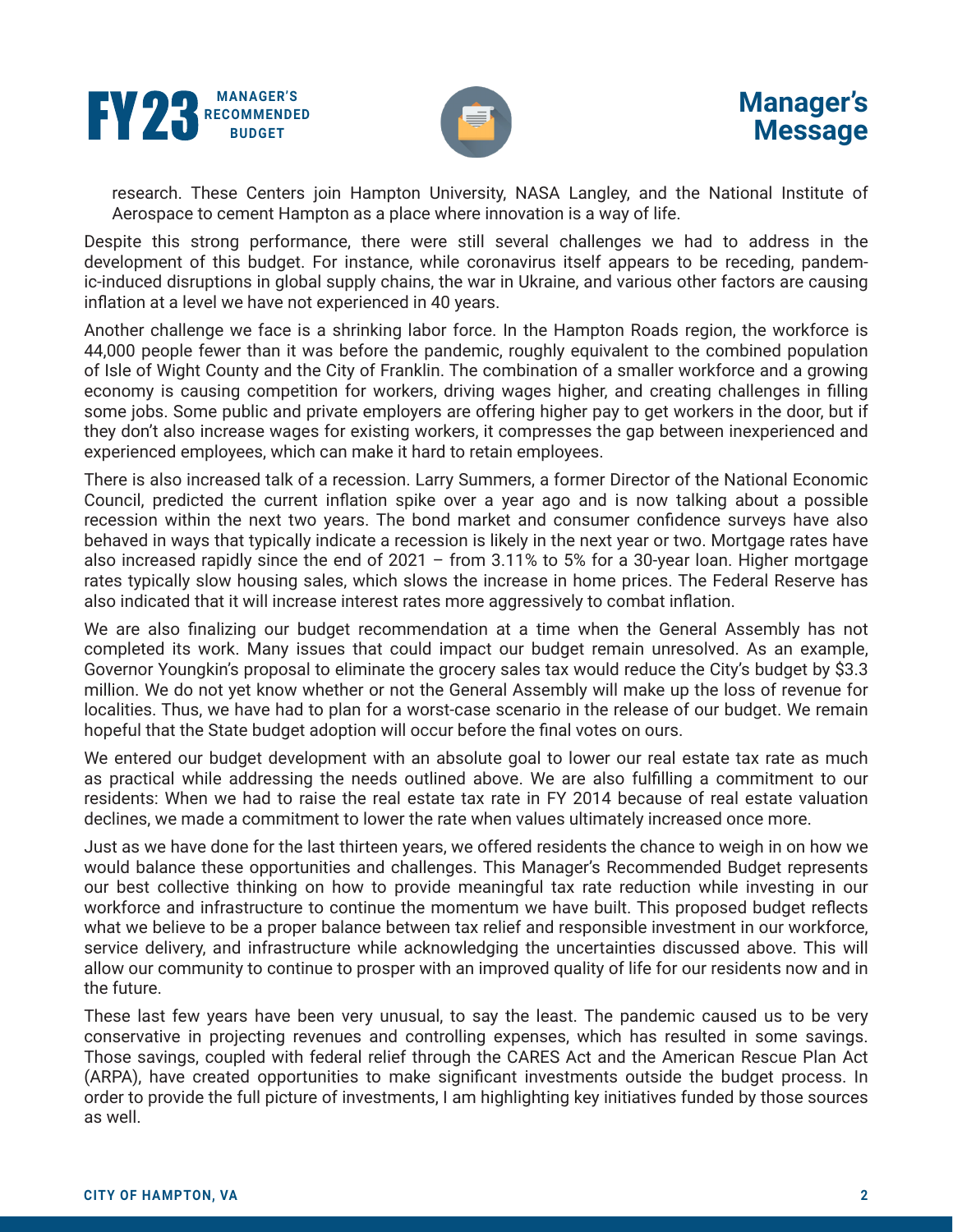



# **Tax Rates and Fees**

Specifically, the FY23 Recommended Budget includes the following key tax relief initiatives:

- Real Estate Tax Rate Reduction: This budget includes a tax rate reduction of 6 cents (the largest proposed by any Hampton Roads locality as of the delivery of this budget) from \$1.24 to \$1.18 per \$100 of valuation.
- Personal Property Tax Relief: This budget incorporates a reduced assessment (from 100% to 75% of value) for the calendar year 2022 to offset the unusual used car market impacts on tax bills, so the impact will span parts of FY22 and FY23.
- Grocery Sales Tax Local Option: This budget assumes the local 1 cent sales tax will no longer be applied to grocery sales. That will save families \$3.3 million over the year, but it will reduce the City's budget by that amount unless the State makes up the lost revenue. If the State reimburses localities for this change, we will be able to lower the real estate tax rate even further and/or make other investments.

Together, with actions taken earlier this year, the Recommended Budget includes more than \$24.6 million of tax relief for residents and property owners. That \$24.6 million tax relief package exceeds the total growth of the City's operating budget, meaning that we have chosen to put greater weight into tax relief than new spending.

As you know, real estate tax is our largest revenue source and is growing 16% this year, including both increased value of existing properties and new development. Given this strong growth, our tax rate stabilization policy recommends that we decrease the tax rate to \$1.19. That policy suggests our revenues grow by the rate of inflation or the rate of resident income growth. Given the lag in reporting on resident income growth, the analysis typically relies on income growth from the prior year, whereas the inflation data is more current. While inflation is running high, I suspect that resident income growth is lagging inflation. Therefore, I am recommending decreasing the tax rate further to \$1.18. This proposed 6-cent decrease is the largest rate cut proposed in the region at this time.

One of the big questions around the increases in home values is whether they are sustainable or temporary, as they were before the Great Recession. While no one has a crystal ball, most experts believe the increase in home assessments reflects genuine, sustainable value. In fact, the increases are continuing into this calendar year, based on sales through the first quarter. However, it is important to note that this year is the first year that the property values in the City exceeded the peaks reached before the Great Recession, so this growth in values is long overdue. That said, future mortgage-rate increases may slow that growth.

There has also been a spike in the value of used cars of up to 40% for some models, again caused by supply and demand. Simply put, due to a shortage of microchips and manufacturing disruptions, fewer new cars have been built during the pandemic. However, as production resumes and more new cars hit the market, prices for used cars are expected to come back down. The City Council was able to handle this tax issue differently because, unlike real estate values, state law allows the City to adjust the assessment ratio for vehicles. Therefore, Council and Commissioner of Revenue decreased the assessment ratio for cars and trucks by 25%, from 100% to 75%, on March 9, 2022. This action is in effect for both the June 5, 2022 and December 5, 2022 tax bills. (This covers the second half of Fiscal Year 2022 and the first half of Fiscal Year 2023 since the car tax is assessed on a calendar year basis.) This action provides our residents \$13.2 million in tax relief over this period. While industry experts expect the car and truck market to revert back to normal in the next 12 to 18 months, we will continue to monitor this issue and may come back to Council next year with additional adjustments if necessary.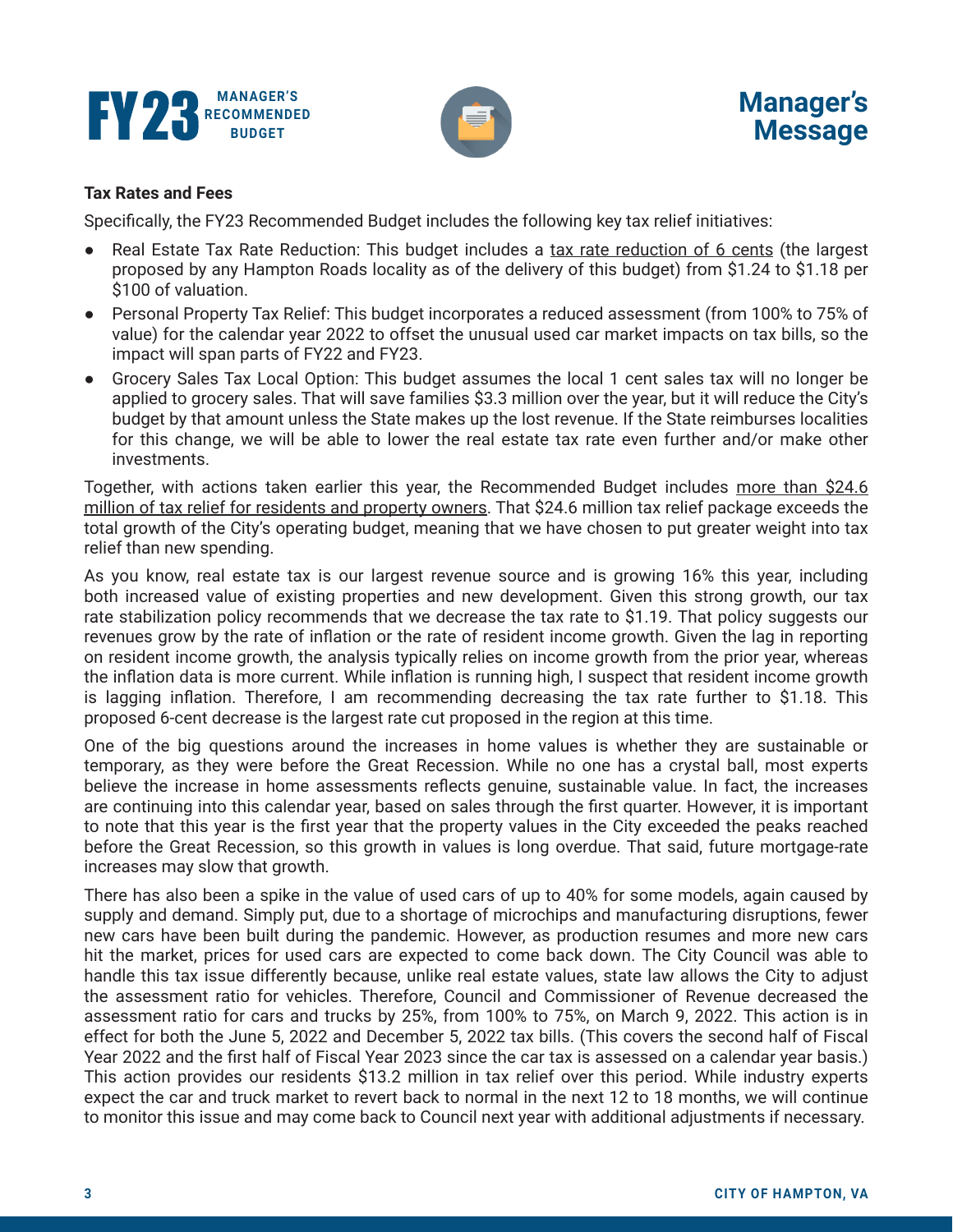



This budget also reflects the elimination of the local 1% Grocery Sales Tax. While the General Assembly has not completed the state budget, eliminating the Grocery Tax is one of Governor Youngkin's top priorities. Eliminating this tax would cost the City \$3.3 million and is equivalent to 2.5 cents on our real estate tax rate. If the tax is eliminated, it is not clear whether the State would replace the money that cities would lose from the tax; therefore, we are preparing for the worst-case scenario and eliminated those funds entirely in the recommended budget. While I am always reluctant when the State eliminates a local revenue, I do recognize that eliminating this tax seems to have support in the General Assembly and that doing so will benefit everyone in our community, particularly those with lower incomes. With inflation hitting food prices hard, our residents would benefit from this relief. If the State reimburses localities for this change, we will be able to lower the real estate tax rate even further and/or make other needed investments.

Additionally, this recommended budget continues to cover the processing fee for online tax payments at the cost of \$400,000. Prior to the pandemic, the City passed on the bank processing fee charged for online credit card and debit card transactions to our residents. We were able to use CARES Act funds to cover this fee during the pandemic, and this has become such a popular way for residents to pay their taxes that we decided to cover the fee permanently.

I am not recommending any tax or fee rate increases this year. We had projected that we would need increases in the stormwater fee, but we have been able to use money from the American Rescue Plan Act and grant funds from the Virginia Community Flood Preparedness Fund to continue to move our Resilient Hampton and flood prevention projects forward without having to increase the fee this year. We have also been able to defer fee increases for sewer and trash collection this year as well.

While I wish we could reduce taxes more, the City is experiencing the same inflationary increases in gas prices and car prices. Yet we are able to increase the City budget by less than the rate of inflation, as we have done since the Great Recession, which effectively cuts departmental budgets because it won't cover cost increases. All drivers are hit by rising gasoline prices, but while individuals can choose to carpool or use HRT, the City must keep its fleet of police cars, fire trucks, ambulances, trash vehicles and more on the roads.

# **Employees**

Employee compensation continues to be one of our top priorities. I am pleased that our citizens understand the need to have competitive pay to attract and retain a talented workforce. Employee compensation ranked very high in our I-Value operating budget polling, with 48% favoring 6% raises. I also know that tally was influenced by staff members who live in Hampton and contributed input, but it was expressed by appreciative residents as well. As one respondent noted: *"Keep up the good work. Every City employee I have come into contact with has been very helpful & courteous."*

Hampton operates with a smaller employee-to-resident ratio than any of the cities around us. Employees here are more responsive and go out of their way to assist people. We foster that attitude and believe in what we do. That "Hampton Way" requires a commitment and belief in quality customer service. The hard work and innovation of our employees help us keep our taxes down and service at a high level, and we need to reward that performance.

We are proposing to look at wages in a variety of ways to compensate our hard-working employees: An across-the-board increase that includes consideration of wage compression; increases for targeted, hard-to-fill civilian positions; and adjustments to the public safety wage scales.

This budget proposes **pay increases of at least 5%** for full-time employees who have been with us for at least a year. We have worked closely to try to match increases in salaries for all of Hampton's public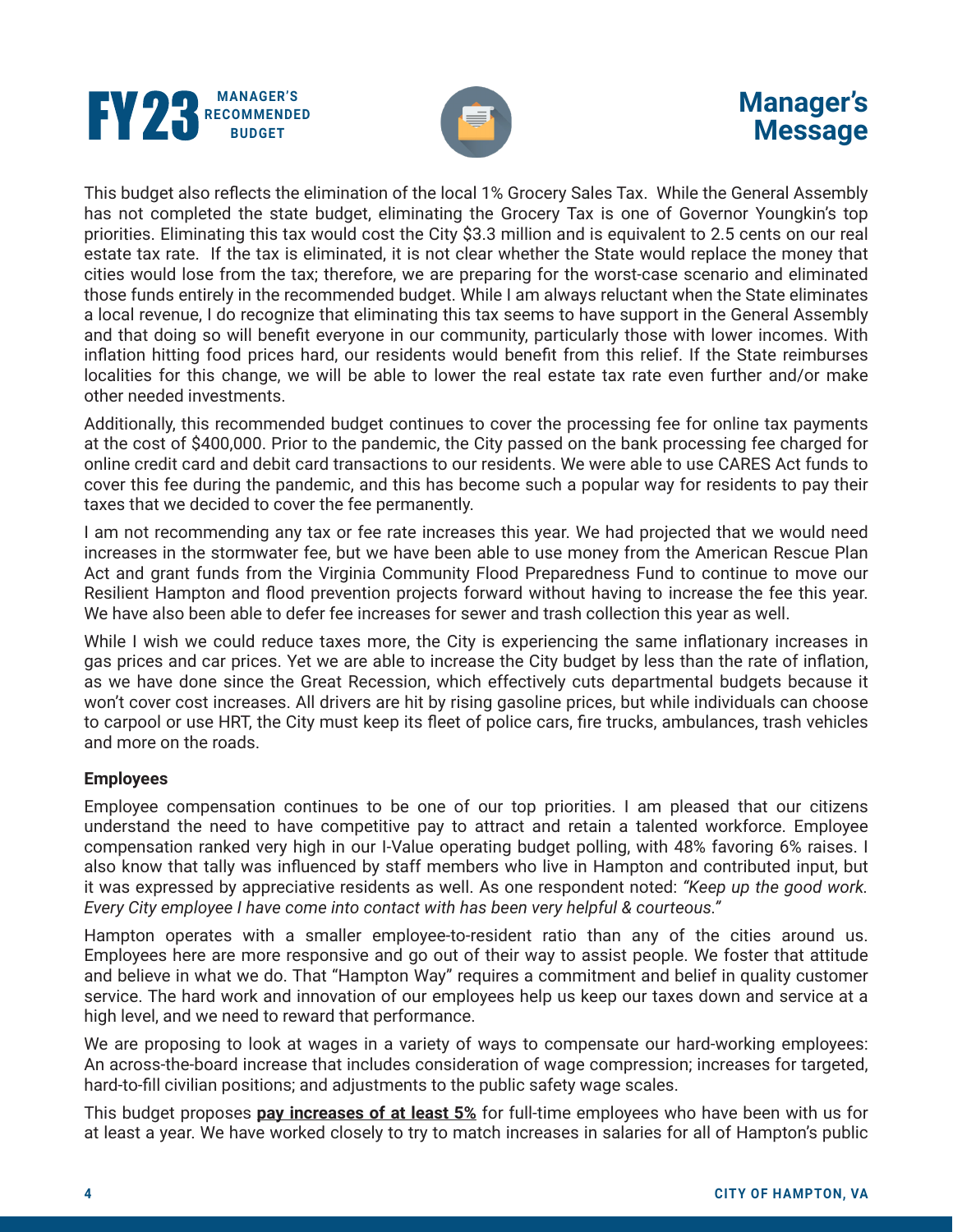



employees – city and schools – and to also ensure that increases in other cities do not put Hampton at a disadvantage for hiring and retention.

Overall, this budget recommends **sworn public safety employees and 911 operators receive a 7% pay increase**. Sworn public safety positions and 911 operators are areas where we are experiencing higherthan-normal vacancy rates due to the tight labor market. We have always valued our brave officers and made significant investments in them, even when we could not invest in other areas of City government in the past. We are proposing to increase their pay 7% this year even as our City operating budget is growing less than that.

For our general workforce, pay increases will range from 5%-6% depending on the amount of base salary (6% for those making less than \$50,000; 5.5% for those making between \$50,000-\$100,000; and 5% for those making more than \$100,000). Additional targeted increases in scales and adjustments are also being proposed for some of our hard-to-fill positions.

I am also proposing to **increase the minimum wage we pay our employees to \$13 per hour**, another move popular with our residents. Said one survey respondent: *"If the city wants to be competitive they need to be ahead of the mandatory minimum wage."* Residents in the survey favored moving to a higher wage next year, as do many others. Many retailers and restaurants are already above that rate. It is our goal to increase to \$15/hour in FY24.

Taken together, these compensation investments in our employees total \$8.5 million. Additionally, the City will cover the full cost of health insurance increases again this year, which allows our employees to fully benefit from the wage increases.

Hampton has also long been a locality that focused on merit pay increases to better reward outstanding performance. While merit pay increases were cut during the worst parts of the Great Recession and, ultimately replaced by General Wage Increases, we still wanted to reward our highest performers. Therefore, we funded a merit bonus program in FY22 and are continuing it in FY23. We will also continue to award city-wide bonuses based on Citizen Satisfaction ratings, which look at the performance of our employees overall. Those will continue to be funded by savings at the end of the year, recognizing that extra effort that our staff makes helps to generate the savings.

Targeting salaries only goes so far to boost hiring. In this tight labor market, there are simply not enough skilled workers to fill the available jobs. That shortage has been exacerbated by the number of people hired to work on the expansion of the Hampton Roads Bridge-Tunnel, especially commercial truck drivers and other skilled trades workers. One innovative solution is that we will train individuals ourselves when we can't find people with existing experience and certifications. We are proposing an additional \$100,000 in training funds targeted to trades positions.

I noted that many more staff members than usual contributed their input to our polling this year. One in particular summed up the budget challenge for this year from that unique perspective:

*"As an employee of the City of Hampton and as a recent first-time homeowner in Hampton, I appreciate the efforts being made to help staff with their needs as well as trying to keep the tax rates down."*

I will now detail some of the proposals by each of the City's strategic priorities.

### **Educated and Engaged Citizens**

Providing for the public education of Hampton's children is a core government responsibility. As one respondent in our survey noted: *"Education, police, and services such as trash collection should be the highest priorities."* Many of our school students thrived in remote learning, but some students returned to in-person classes needing additional support. Our teachers and administrators have done a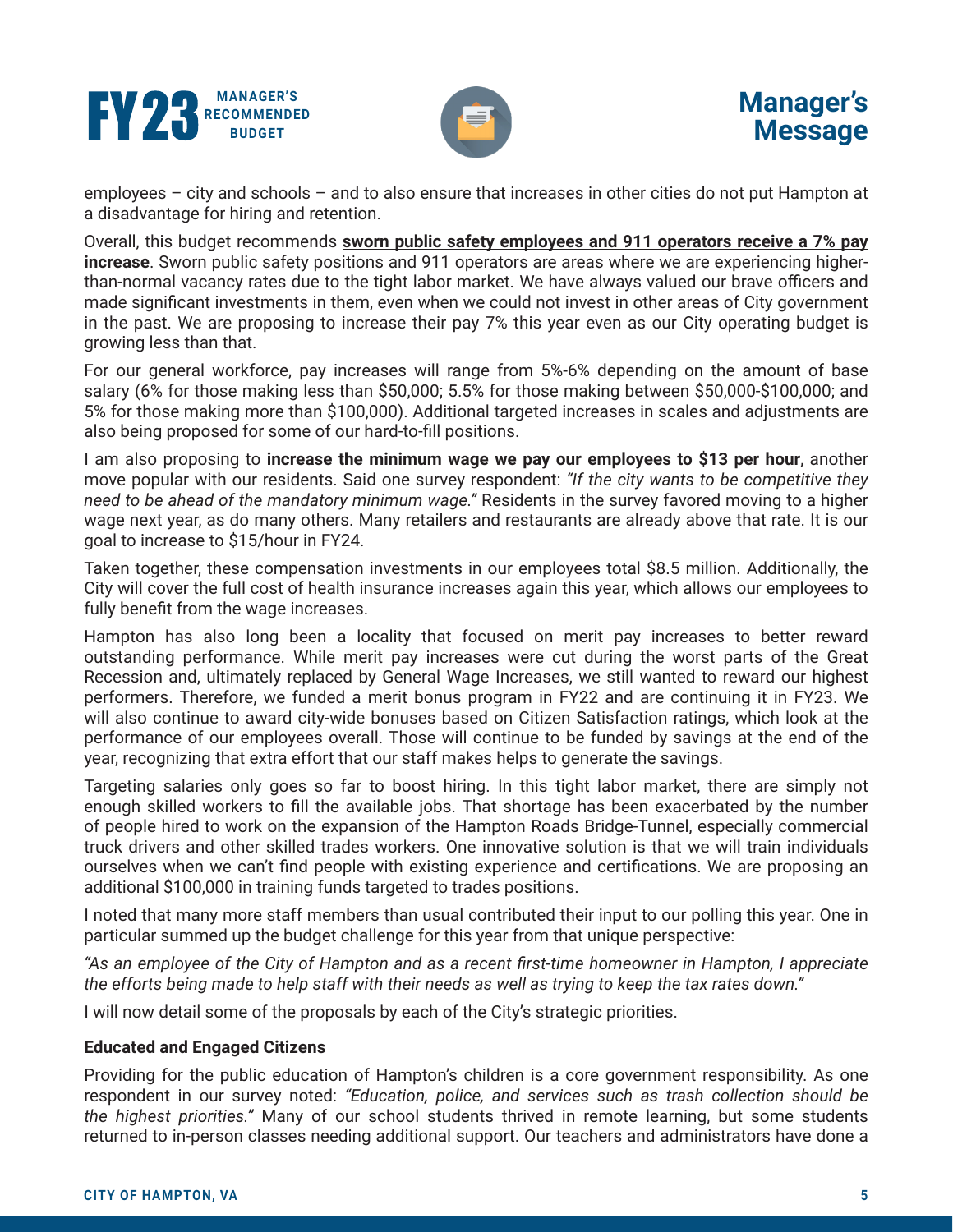



phenomenal job of working to keep our young people learning at appropriate grade levels and thriving in school. We are truly proud of their dedication and perseverance over the past two years.

The increase in value of Hampton's homes will offer Hampton City Schools a budget boost – more than \$5.3 million in additional revenue. A long-time funding formula gives 61.83% of the residential real estate, personal property and utility taxes to the school division. Between that local increase and new state funding, teachers are expected to receive a base salary increase of 5%. In addition, there will be \$2.1 million in adjustments to teacher pay scales. Other staff will receive 5% raises as well, including bus drivers, security officers, finance officers, and administrative assistants. Schools will increase the minimum wage they pay employees to \$12 per hour.

The Schools will also pick up some of the cost increases for athletic field and school grounds maintenance, as well as half of the cost of the learn-to-swim program for second-grade students, which will take place at our new aquatics center that will open this summer. The City continues to cover the base costs of the athletic and school grounds maintenance and will cover the other half of the costs of the learn to swim program.

The Capital Improvement Plan for FY 2023 includes \$10.28 million worth of investments in the physical school buildings and technology. Like the City, the Schools are benefiting from a boost in pandemic relief federal funding from the CARES Act and ARPA. As a result, next year's school budget includes over \$29 million more in federal funds, most of it carried over relief funds the district got this year. The district plans to use the funds next year for programs to mitigate learning losses, cleaning supplies, and roof and HVAC upgrades to schools and buses to improve ventilation.

### **Safe and Clean Community**

In Hampton, public safety has been and continues to be a top priority. Even during tight years, we have placed a strong focus on supporting public safety, and it has been the area that has seen the most growth in funding since the Great Recession.

In previous budgets, we have upgraded the starting pay for both police and fire employees in response to challenges in hiring qualified candidates. As previously noted, this year, we are targeting people across all ranks. Although Hampton is among the smaller cities in Hampton Roads, we aim to be competitive in hiring and compensating our Police and Fire/EMS staff. Although budgets in other localities are not finalized, we believe the planned 7% raises will put Hampton at or above the midpoint of the "Seven Cities" in public safety salaries.

We value all of our employees, and the public safety departments cannot function without the support of the rest of the city team – IT, benefits, payroll, human resources, fleet and many more. However, it is increasingly hard for localities nationwide to hire and retain police, fire, and 911 employees due to a shortage of qualified applicants. In order to be competitive in attracting and retaining staff, we recognize we must increase public safety staff pay by a larger percentage.

There are other factors that keep people committed to their jobs in addition to salary. This budget recommends adding two new EMS teams to help relieve the pressure on the current staff. An increase in EMS call volume has resulted in some units running from call to call, with little time to recover between, resulting in extra strain on our existing staff. These new teams will be 8-hour surge capacity units that will provide needed support during our peak periods. This budget provides \$600,000 in funding for that effort.

For Police, I am pleased to recommend an expansion to the take-home car program to cover all employees on the wait-list and/or who become eligible in 2022. Adding these new cars will be a benefit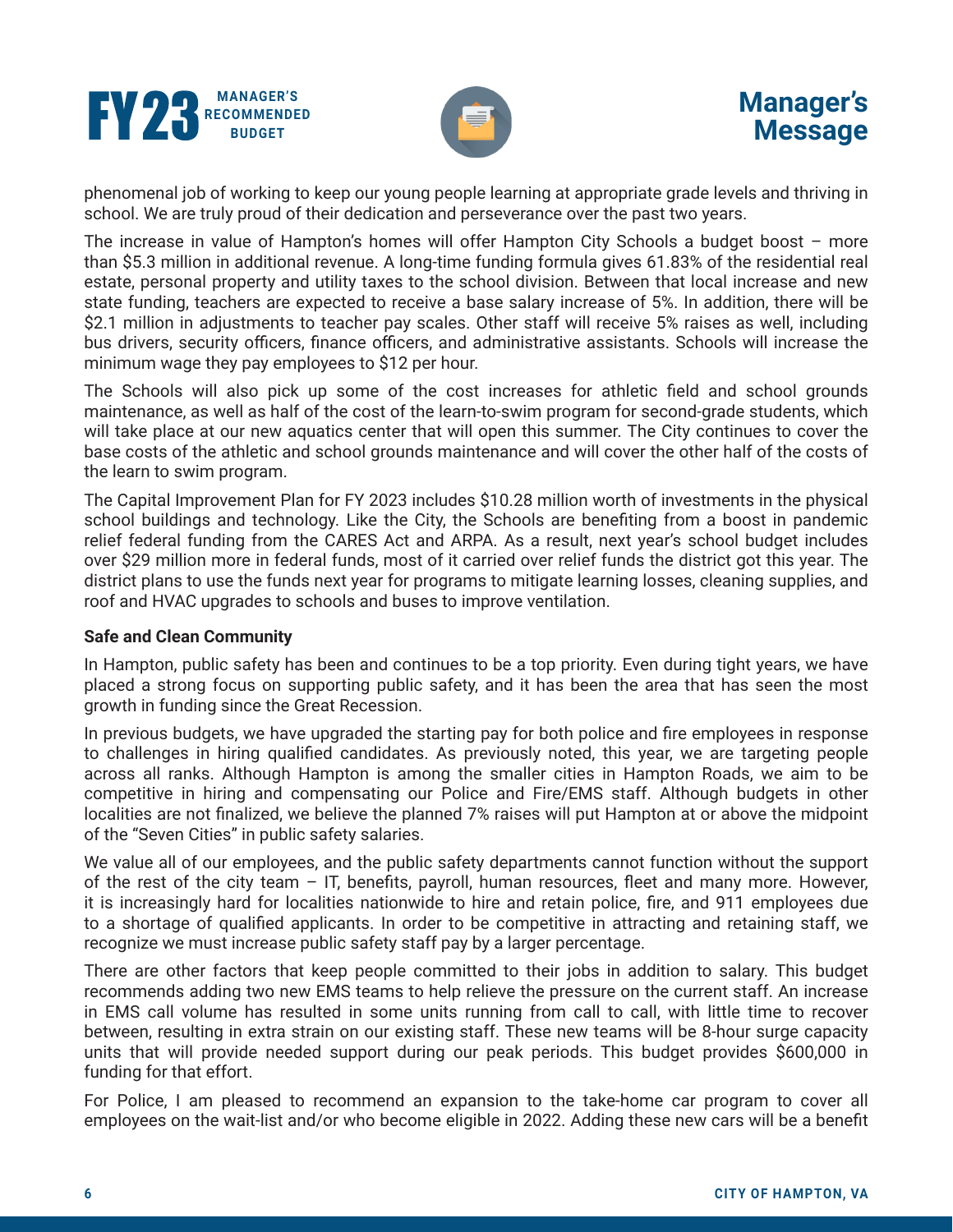



for officers, but as importantly, it increases police visibility in neighborhoods, which deters crime. We have also included operating money for recurring costs of radios and cameras.

I should also note that \$800,000 in ARPA funds were allocated earlier this year to provide interventions for mentally ill individuals currently dealt with by police. This initiative will not only improve services to these individuals in crisis, but it will also help relieve the strain on our officers that they endure from these highly stressful situations.

After criminals are arrested, they must be successfully prosecuted. This budget provides \$173,000 for new positions in the Commonwealth's Attorney's office – a paralegal, an assistant commonwealth's attorney, and a part-time investigator. It also picks up the full annual cost other staff members added midway through FY22.

There is also the "Clean" part of Safe and Clean. The FY23 Budget Recommendation allocates a total of \$484,000 to increase our staffing in codes enforcement annually, which includes a capital investment of \$175,000 for vehicles and equipment that we were able to fund from savings. Our staff does a phenomenal job, but we don't have enough people to truly be proactive in ensuring compliance. We need increased staff to ensure that people live in safe and sanitary conditions, maintain their property to acceptable standards, and prevent the City from being cluttered with unusable vehicles, trash, and other nuisances that affect the quality of life in our neighborhoods.

The FY23 Capital Budget also includes \$11.3 million for a new 911 Center and \$414,000 for upgrades at the city jails, including x-ray screening and intercom communications. The new 911 Center will move the existing center from City Hall to higher ground in a hurricane-resistant building near Fire Station 11 and also house the City's Emergency Operations Center.

### **Family Resilience and Economic Empowerment**

Developing programs for youth and young adults – particularly those most vulnerable to gangs and crime – has been a major investment area for us over the past few years. I am pleased to note that our own programs, as well as support for grassroots organizations' efforts – are reaching more people. We are continuing to grow the reach of our Youth and Young Adult Opportunities department. Over the past few years, we have tripled the size of that office from 2 people to 6. The staff now includes a combination of people who can work with youth and their families, including people from social work backgrounds and "credible messengers," who can speak to people from a position of having been down the wrong path and made poor choices, to coming to a better place in life. During FY22, the City received two grants – \$800,000 from the State and another for \$250,000 – and also dedicated \$2.4 million in ARPA funds to support programs to break the cycle of poverty and crime. Much of the grant funds are being directed toward partnerships with nonprofits to extend our efforts. An additional \$500,000 in ARPA funds were dedicated to providing services to help people transition from poverty. Also, \$1.5 million in ARPA HOME funds were set aside for a regional partnership to assist homeless families.

We also recommend expanding the Youth Summer Employment Program to provide more youth with positive work experiences. This was also identified as a top-rated investment by our community. At less than \$90,000, this is an investment that should more than pay for itself over time. These additional funds will add 25 slots to the program, which currently serves about 125 students.

The recommended budget is adding an additional Senior Family Support Specialist to support early intervention efforts with at-risk youths in our schools. This program has been successful in directing youth onto a positive path.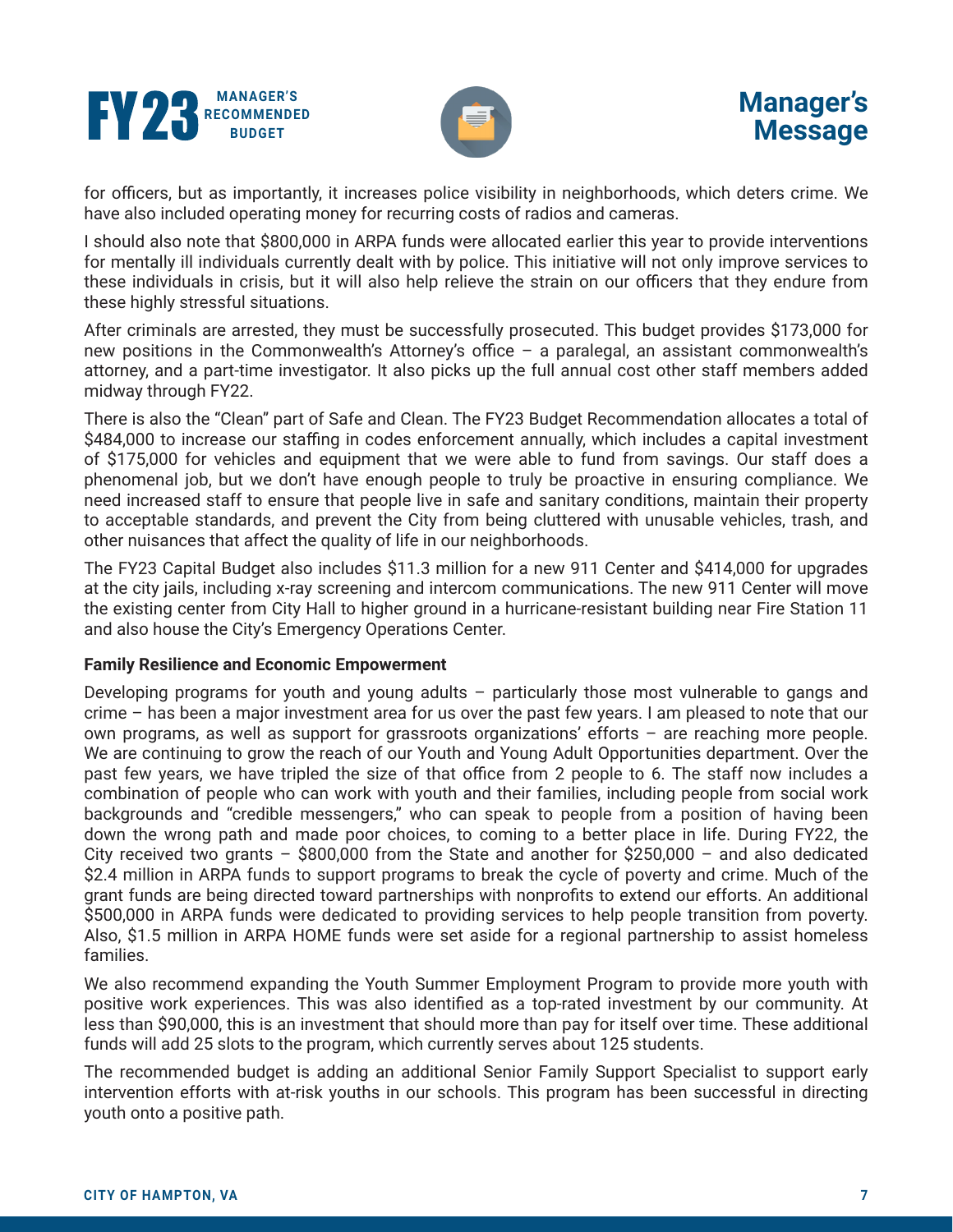





We have resumed programs in our WorkOne workforce development program that were impacted by the pandemic, such as training people to become bus drivers in partnership with Hampton Roads Transit. Additionally, the \$100,000 we funded for new staff skill training will be used to help new high school graduates and the unemployed gain the skills they need to fill City jobs. This program will be a win-win for the City and our residents seeking work.

We are also continuing to fund our local contribution to Hampton Roads Transit, which serves as an important lifeline for those who do not have their own means of transportation. HRT is also working to improve transit service on the Peninsula this year as part of implementing their Transit Strategic Plan. If they are able to hire the needed bus drivers to implement the planned enhanced services, HRT riders will see more frequent and expanded bus services in the City. HRT has already added 20 new shelters and 18 new solar lights at stops in Hampton recently, with many more planned over the next year.

## **Economic Growth**

As I noted above, we are seeing signs of strong economic growth. Defense spending, which has long been a cornerstone of the region's and Hampton's economies, continues to improve after years of stagnation. New quality multi-family housing is available for an expected increase in personnel at Langley Air Force Base. In addition to the 750 new jobs for the F-22 Formal Training Unit that are coming, Langley is planning for an Intelligence Surveillance and Reconnaissance campus that will add an additional 2,000-3,000 more jobs in the coming years. We have worked hard to position Langley for growth, and those efforts are paying off. We have worked closely with the base and the State to fund land acquisitions in the "Clear Zone"/flight path area. This partnership has now expanded to include sea-level rise and ensuring access to the base during flooding events and includes making the Armistead Avenue corridor more resilient.

Our residents expressed a desire to continue to grow our tax base and attract a variety of employers. In past "I Value" polling, however, the steps necessary for that development have not generally ranked as high as immediate quality-of-life investments. When we spend money on Buckroe Beach improvements, we see and enjoy the results in a year or two. It can be difficult to see the connection between the groundwork necessary for economic development. The payoff for projects like the extension of Coliseum Drive or a pump station for Hampton Roads Center aren't immediately tangible; nevertheless, they are important. In addition to providing infrastructure, another thing the City has done over the years is acquire property for redevelopment. With the strong growth in our local and regional economies, these investments are also paying off.

The infrastructure and planning that we did years ago enabled us to successfully compete for the 20-acre Huntington Ingalls Center of Excellence for Unmanned Systems campus and bring its 250 high-paying jobs to the City. Huntington Ingalls projects that this campus will continue to grow and has an option on additional property to make that happen. Not only is the division itself expected to grow as new defense contracts are awarded, it creates synergy with NASA's research and the National Institute for Aerospace. The technologies that are developed at these three high-tech research facilities will create opportunities to foster startups and other businesses that may also fuel future growth in the City and provide high-paying jobs. It is fitting that Hampton continues to be a hub of research and innovation.

The growth at the Port of Virginia and Huntington Ingalls, along with the growth of e-commerce, has resulted in significant demand for warehouse and distribution space. Just this past year, we finalized a deal for 230,000 square feet of warehouse and distribution space on land the City bought 17 years ago in the Pembroke Avenue corridor. We are also working with a development group that wants to bring warehouse, distribution and light manufacturing to the former Virginia School site, a portion of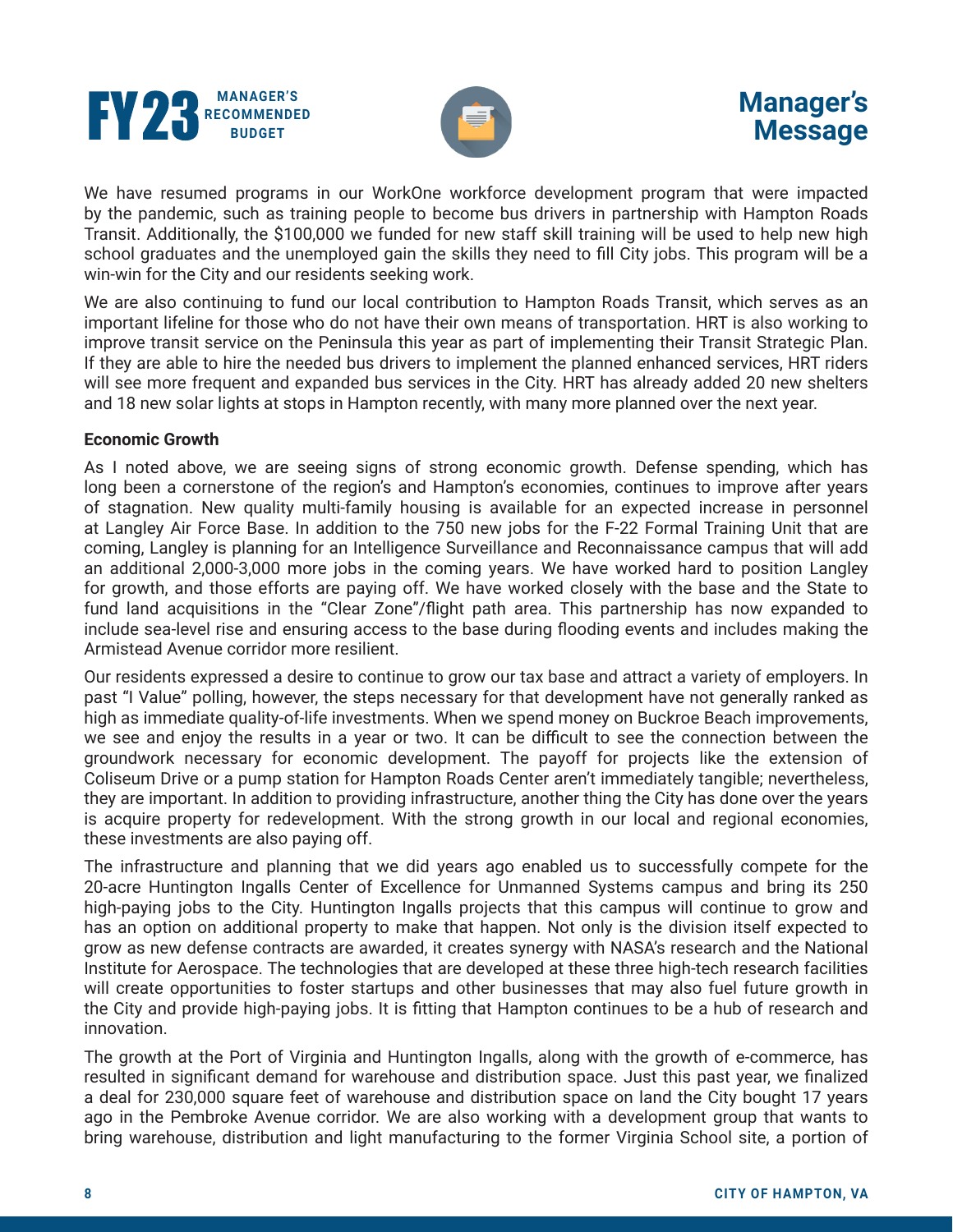



which the City purchased from the State over 15 years ago. This prospect is currently engaging the surrounding community on their vision for the property.

Amazon has also recently come to the City of Hampton with two major private-sector deals. The first of these was to purchase and renovate the old Super K-Mart building on Mercury Boulevard into a last-mile distribution center. They also recently closed on the purchase of the old Gateway Manufacturing building at 2000 Enterprise Parkway. Between these two locations, Amazon now owns over 500,000 square feet of space in the City and will employ hundreds of people.

The high-end Monroe Gates apartments in Phoebus, the Lumens apartment in the Hampton Roads Center North area, and the WVS development being built in downtown Hampton are three more examples of very successful projects built on City-owned land. When we control the land, we can work with developers to get a higher-quality product than what has typically been developed on privately held properties. The strong local and regional economy has also resulted in interest in several other properties owned by the City. While many of these opportunities are not final, I hope to be able to share more exciting announcements over the next year.

It is clear that to attract quality development, we have to have land, and it has to be "shovel ready." As the oldest continuous city in the original 13 Colonies, Hampton has very little vacant land left. To develop largely means redevelopment – tearing something down and building something new, which is why we continue to fund strategic property acquisition in our capital budget. On the infrastructure side, we are also recommending that we fund the Hampton Roads Center North pump station through our wastewater fund to accommodate new development in this part of the City.

With all of the new development we are seeing, we need the inspectors, plans reviewers and permit techs to ensure these developments are safe and in compliance with local, state and federal regulations. The people qualified to do these jobs are in high demand, which is why some of our strategic pay scale adjustments are in these areas. We will also focus our new skills training program on these positions so we can develop our own talent to do these jobs. In addition to these steps we are taking to fill vacant positions, we are also proposing adding a new plans reviewer and a new zoning official to our Community Development Department so that we can keep our development momentum and help people who want to invest in our community get their projects done faster.

We are also focused on supporting new small businesses and are adding a position in Community Development to help inexperienced but innovative entrepreneurs navigate the world of zoning and permits. The City has been very successful in attracting people who want to start new restaurants and other small businesses. Often, however, these folks are not experienced in the various regulations they need to adhere to. We want to help these entrepreneurs pursue their dreams, and this position will do just that. We have already combined most of our permitting into one office. We generally have a staff "lead" for our larger developments to coordinate city processes. This would give us a similar person to shepherd new small businesses through the process.

We continue to see demand at our unique local restaurants in Downtown and Phoebus. While this is a great thing, it also brings some challenges around parking and trash disposal. One of the property owners in Phoebus has offered to donate property to the City so that it can be paved and used for public parking to serve the businesses on the west side of Mellen Street. We are working on starting this project in FY22 and have designated \$260,000 in budget savings to do it. In FY23, we have also included \$63,000 to construct a dumpster enclosure on this improved parking lot so the businesses have a designated place to dispose of their trash.

Another key sector of the Hampton economy is tourism. Tourism generates income through visitor spending on shopping, dining, and staying in our hotels. We are poised this year to open the Aquaplex.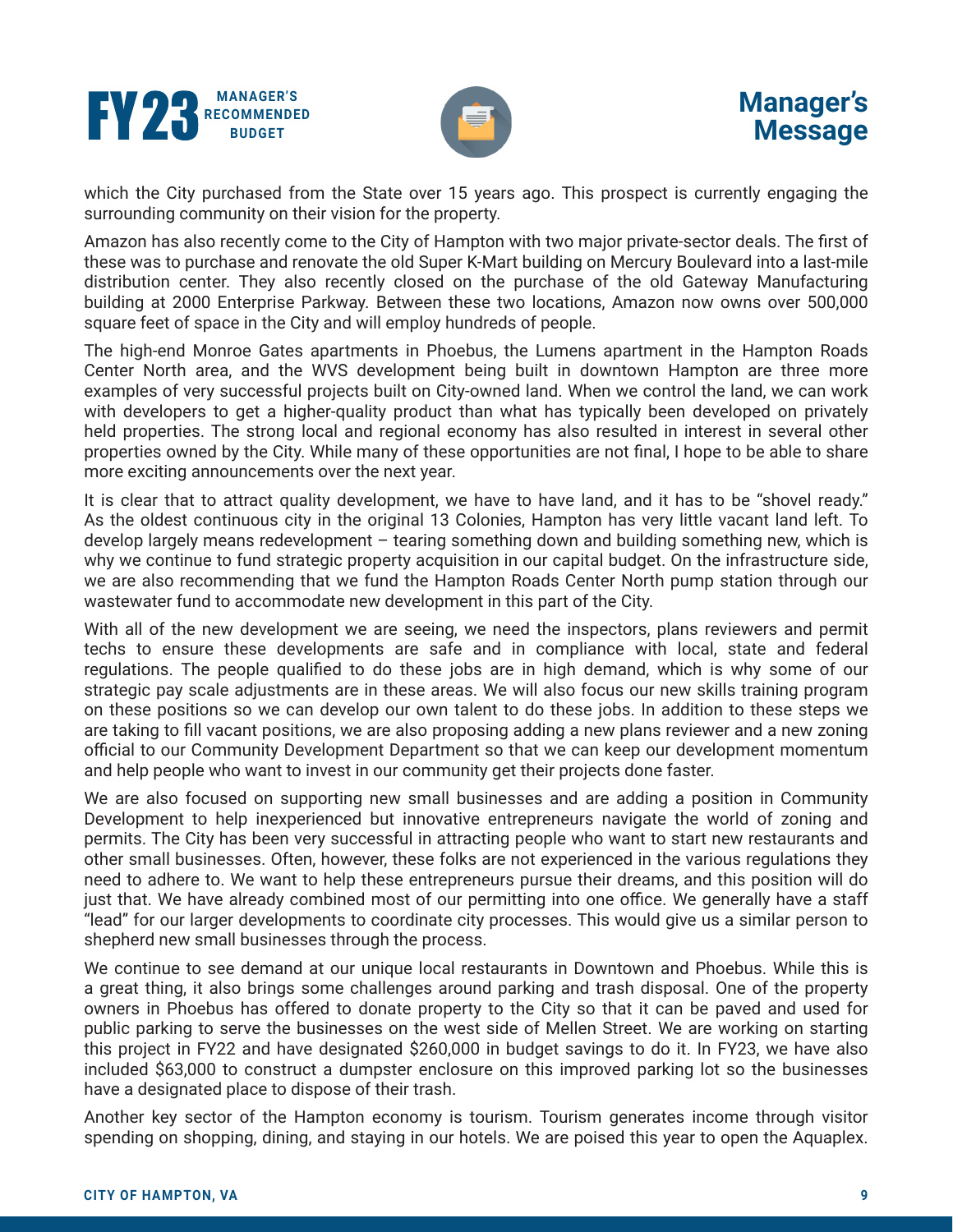



This state-of-the-art aquatic center will provide more recreational opportunities for our community with a 50-meter pool, a 25-yard pool and outdoor splash park. This facility will serve two purposes: as a community fitness/wellness and learn-to-swim facility and as a generator of youth sports travel. Most importantly, it will allow us to offer water safety/first learn-to-swim classes to all of our 2nd grade students. This budget adds funds to cover the learn-to-swim program in partnership with our School System, but other than that, no additional new funding was required. The operation of the Aquaplex is funded with a reallocation of existing funds and fees charged at the facility. The Center will be managed by Eastern Sports Management, a firm with extensive aquatics facility experience, and they are confident that the facility can be largely self-supporting.

The Aquaplex also expands Hampton's position as a prime destination for sports travel, particularly with youth, and builds on our success with the Boo Williams Sportsplex. The Sportsplex brings thousands of basketball players of all ages in the local area, plus national travel teams and college scouts to Hampton. The Sportsplex has been so successful that we have purchased court flooring that allows the Hampton Roads Convention Center to serve as an overflow venue for the Sportsplex, accommodating additional basketball, volleyball and cheer competitions. Our excellent BMX track at Gosnold's Hope Park also serves both local residents as well as visitors and has been a long-standing pillar of our sports tourism industry.

Through our ARPA prioritization process earlier this year, the Council also designated funding for several initiatives that will support our tourism industry. These investments include improved lighting at Langley Speedway to attract junior league NASCAR races and improvements to the War Memorial Stadium locker rooms to enhance its competitiveness. The Council also dedicated funding for a new scoreboard and ice floor at the Coliseum to facilitate more sporting and entertainment events. This is on top of the FY22 Capital budget that funded various other needed renovations, including updating the dressing rooms. Additionally, the Coliseum was awarded a federal Shuttered Venues Grant, which has helped replenish funds lost during the pandemic and also funded a portable outdoor stage for events on the Coliseum campus. Council also dedicated ARPA funds to upgrade the lighting system and make other renovations to the Convention Center to position it to continue to be competitive in the future.

Another major initiative Council funded with ARPA funds was the implementation of various infrastructure improvements in Downtown that will transform the waterfront into an area where residents and visitors alike will be able to enjoy new entertainment and restaurant venues. While many of these improvements can easily be categorized under placemaking, they will bring new excitement to Downtown and make it an even more attractive place to live, work, play and invest.

Finally, I would be remiss if I didn't mention the exciting new investment the Pack Brothers will be making in the Fort Monroe Marina. This \$65 million investment will include a new 500-seat restaurant, 250-person conference center, 90-room boutique hotel, 300-slip remodeled marina, 15,000-square-foot outdoor deck overlooking the harbor, and a 1,600-square-foot concrete super dock that will protect the marina and host small cruise ships visiting the Fort. This will be the first major new private investment in Fort Monroe since it was closed by BRAC, and will set the tone for the exciting future at the Fort as it works to attract additional investors to reuse historic buildings and make new investments in this incredibly beautiful and historically important part of our City.

# **Living with Water**

Hampton is held up as a model locality in taking proactive and innovative measures to increase our flood resiliency. Our city staff has applied for  $-$  and received  $-$  a number of grants, including more than \$9 million from the State to deal with sea-level rise and extreme weather. Those grants help reduce the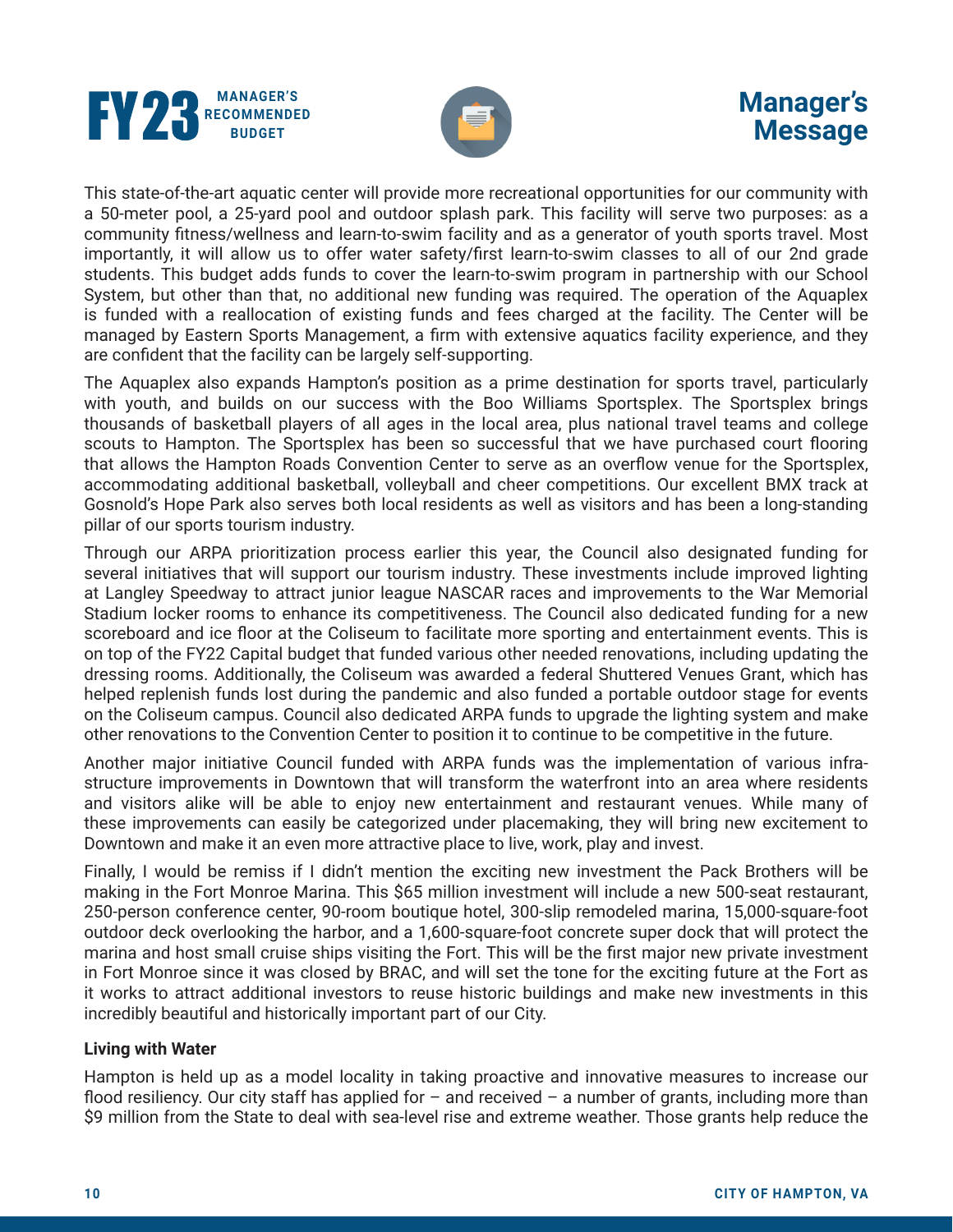



amount that will need to come from our local community to move these important projects forward. The bulk of those funds will go to three multi-year projects:

- Lake Hampton and North Armistead Avenue
- The Big Bethel Blueway (Albany Drive at Big Bethel Road)
- **Billy Woods Canal Project**

These major projects are in the design phase, with construction to start in FY23. The first two aim to reduce flooding from Newmarket Creek, which winds throughout much of the city. The Armistead project will eliminate chronic flooding on a major thoroughfare and evacuation route, improving transportation reliability to Joint Base Langley-Eustis and key economic centers. The Big Bethel Blueway will transform an existing drainage canal into an innovative stormwater storage facility and public green space. It is projected to reduce flooding by adding 8.7 acre-feet of stormwater storage capacity in the canal and improve community connectivity by creating a 6,000 linear foot publicly accessible walking and biking path. The Billy Woods Canal project will reduce flooding in the surrounding area and provide new and improved access for the public to enjoy.

The City Council also dedicated \$25.7 million in ARPA funds for a variety of Living with Water projects earlier this year. While these projects, as well as the grant-funded projects listed above, are not in the FY23 Budget, they are significant investments that allow us to aggressively move our resiliency efforts forward while relieving the burden of doing so from our local taxpayers. This money will be spent on:

- Conducting major maintenance to our stormwater system to increase its capacity and reduce flooding (\$6 million);
- Making a major \$6.4 million investment to improve neighborhood drainage;
- Widening Buckroe Beach (\$7 million);
- Making improvements to the Coliseum Lake weir (\$3.3 million); and
- Dredging the Hampton and Back Rivers (\$3 million).

Our miles and miles of waterways are some of the things that most define Hampton, and keeping them navigable is a top Council and community priority. Therefore, in addition to the \$3 million dedicated ARPA funds, the FY23 Capital Budget also includes an additional \$750,000, and the FY24 Plan includes another \$3.7 million for dredging (including \$700,000 dedicated for the Salt Ponds inlet). In total, we are committing \$7.45 million to dredging over these two years.

We are also recommending a new position to manage federally funded home elevation projects. This FEMA program funds the elevation of homes that have suffered repetitive losses due to flooding. Our Emergency Management staff has successfully obtained funding for our residents for several years. However, the program is complex to administer, prompting many other cities to decline to participate. We want to make this benefit available to our residents, and this new position will help us make this program sustainable and successful.

Most of our Living with Water projects are funded with the stormwater fee and are found in the Capital Budget. The stormwater fee is required by law to be used only for improvements to our capacity to store water and filter it before it runs into waterways that feed the Chesapeake Bay. Because of the success of staff securing grants and the strategic use of our ARPA funds, I am happy to announce that we do not have to implement an increase in the stormwater fee that we had projected for FY23. I would also note that we are able to advance other Resiliency projects in Downtown, such as Honor Park, Lincoln Street Landing Park and Mill Point Park Natural Shoreline projects, with the local money freed up by the grants we have secured. Future years of the CIP will also further extend our Resilient Hampton efforts to Phoebus and Buckroe.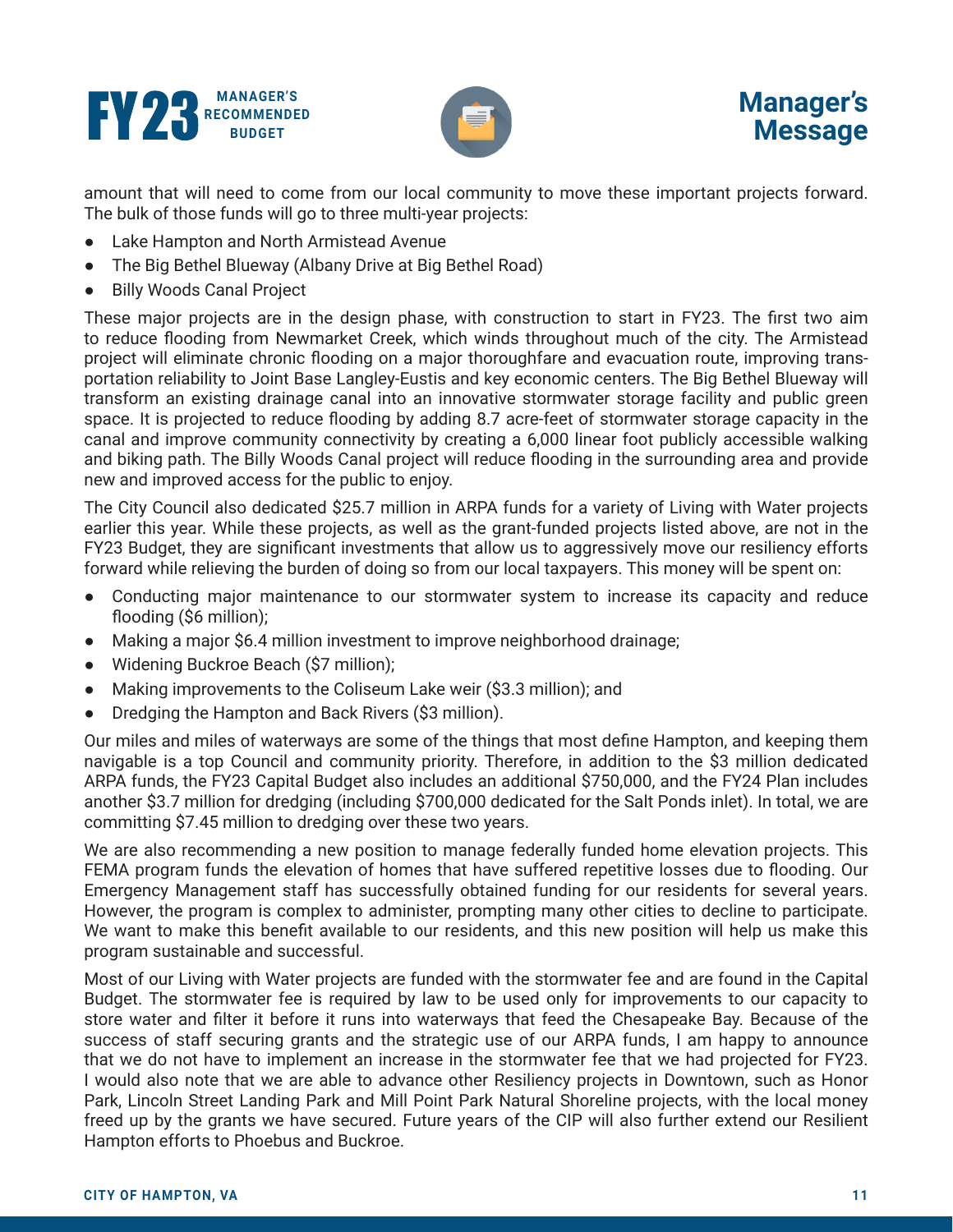



## **Placemaking**

This is, in many ways, the category that is nearest and dearest to residents' hearts. These are the things that define Hampton as special, the places we use for recreation, art, community gatherings, and appreciation of our history.

We will soon be opening two new neighborhood centers, the construction of which was funded in prior fiscal years. One is in our Olde Hampton neighborhood (named for "Hidden Figure" Mary W. Jackson), and the other will be in Fox Hill (which has been partially open while construction continues on its gymnasium expansion). This budget includes additional funding to operate these centers, largely building costs like electricity. Unlike full community centers, our neighborhood centers rely on residents and local non-profits for their programming. Y.H. Thomas, our largest and longest-running neighborhood center, has worked with the newer neighborhoods to share best practices, and I am pleased to say that both of those neighborhoods have developed boards and recruited volunteers. Any staff needs will be filled by shifting existing personnel.

Throughout the years of "I Value" input, our residents have routinely advocated for more activities for our youth. In the past, we have added programs, like summer basketball tournaments. More recently, Council allocated \$356,883 in ARPA funds to support adding a mini-golf course to Buckroe. We are also dedicating anticipated FY22 budget savings to enhance our community centers as safe and fun places for our young people, with \$195,000 to provide additional video gaming capabilities and other recreational opportunities. The FY23 Budget includes additional operating funds to support these new recreational offerings as well as additional funding for special events and parks maintenance.

Other major improvements we are able to advance from FY22 savings and the FY23 Capital Budget include:

- **Expansion of the Bluebird Gap Farm Barn (\$1.5 million)**
- \$2.9 million in improvements to Darling Stadium by replacing the field with artificial turf (\$1.5 million in the FY23 Capital Budget) and renovating the track (\$1.4 million from savings). These improvements will not only provide improved facilities for our local athletes but also position Darling Stadium to attract additional sports tourism.

### **Good Government**

From a resident: *"I hope we continue to grow and improve our city - all areas. We have so much potential here and we need to take care of it. Promote it! Improve it! Thank you for the opportunity to provide input."*

We are continuing to put funding toward updating many of our facilities. During the recession years, we maintained our facilities at a base level. Below are some of the major capital projects we are pursuing this year by using savings from the current year and from bond contingency:

- Repairs at our fleet facility (\$885,000)
- Demolition at our Pembroke Complex (\$845,000)
- Increased maintenance of City parking lots (\$490,000)
- Replacement of damaged guardrails throughout the city (\$400,000). With 77,000 feet of damaged guard rail, this is both an aesthetic and safety upgrade.

The Pembroke Complex is adjacent to the YMCA on LaSalle Avenue and houses our Social Services offices. This converted school building would need a new roof, new windows, new HVAC and other improvements to remain usable. Instead, this budget includes funding to move the Social Services Offices to leased space and demolish the existing building to free this property up for redevelopment.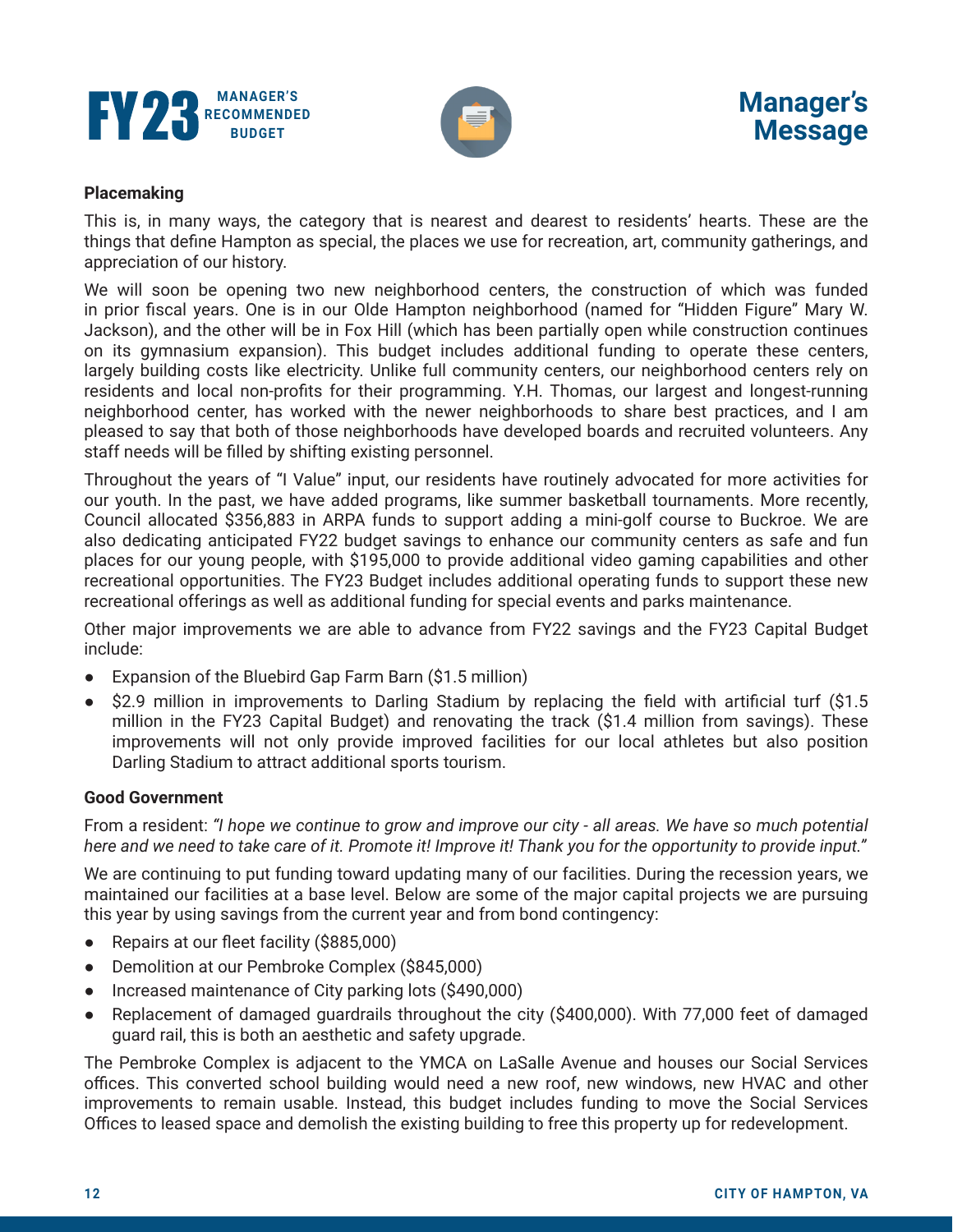





This budget also makes a substantial investment in improving the maintenance of our facilities. We are adding \$600,000 in recurring funding to our capital budget that will be dedicated to improving our buildings (replacing roofs, HVAC systems and other improvements) each year. We are also adding nine facility maintenance staff (two electricians, two junior plumbers, two senior HVAC mechanics, two custodians and a project manager) dedicated to maintaining our buildings.

Other staff being added to support our Good Government Priority include: a Human Resources Specialist to support keeping our positions filled, a Grant Writer to take advantage of the new grant opportunities, a Senior Accountant to assist with grant accounting and compliance, and an Information Technology Security Administrator to protect our IT systems from cyber threats. As part of the projects that we funded through our ARPA prioritization process, we also invested \$110,000 in IT infrastructure security earlier this year.

I am also recommending that we implement some technology upgrades (\$100,000). This would be a pilot program in Community Development that would use new technology to increase efficiency and improve service delivery by leveraging automation and machine learning. I would have liked to do more in this area, but it is my hope that selecting one pilot project will set us on a path to expand similar technologies in future years. Over the last few years, we have also been funding the replacement of our antiquated human resources, payroll, accounting and budgeting systems. We have included \$600,000 in our capital budget to complete these efforts. Once the new system is in place, it will increase the efficiency of our internal service functions and significantly reduce the risks associated with our current systems. These initiatives are in addition to improvements we have made using CARES Act and other funding sources to upgrade the Treasurer's and Commissioner of Revenue's tax collection systems and our 311 system.

Repaving more roads is always a top concern of residents, and this year is no different. Each year we receive State funding to support our road maintenance program. This year we will dedicate the entire increase in funding to road repaving.

Finally, the budget implements phase one of the reinvestment in our Equipment Replacement Fund with \$500,000 in recurring funds above and beyond our normal funding level to address the increased cost of replacing police cars, fire trucks, ambulances and other City vehicles.

### **Looking Ahead**

This has been a year of both growth and hesitation. Every time the community spread of Covid declined, a new wave popped up. While we still need to be cautious, I am hopeful that the worst is behind us. Even while new challenges such as inflation, global conflict, and a shrinking labor market emerge and threaten another recession, we must take advantage of the opportunities we have to move Hampton forward. The investments we have been able to make over the last year and in this FY23 budget will position us for the future.

Through all of the challenges of the last decade of recession, financial market collapse, sequestration, economic stagnation and global pandemic, our community has proven its resilience. We have remained strong and pulled through. With the investments we have been able to make in our public safety departments, schools, our flood resiliency efforts, and economic development and placemaking initiatives, we will continue to see an exciting transformation of our city.

The City Council, the Economic Development Authority, and the Redevelopment and Housing Authority have taken long-term views on the best ways for our city to grow. It takes many years to see the fruit of those plans, but we are seeing them now. The first building in WVS' planned downtown development is a major change to our downtown landscape on a tract of land acquired many years ago that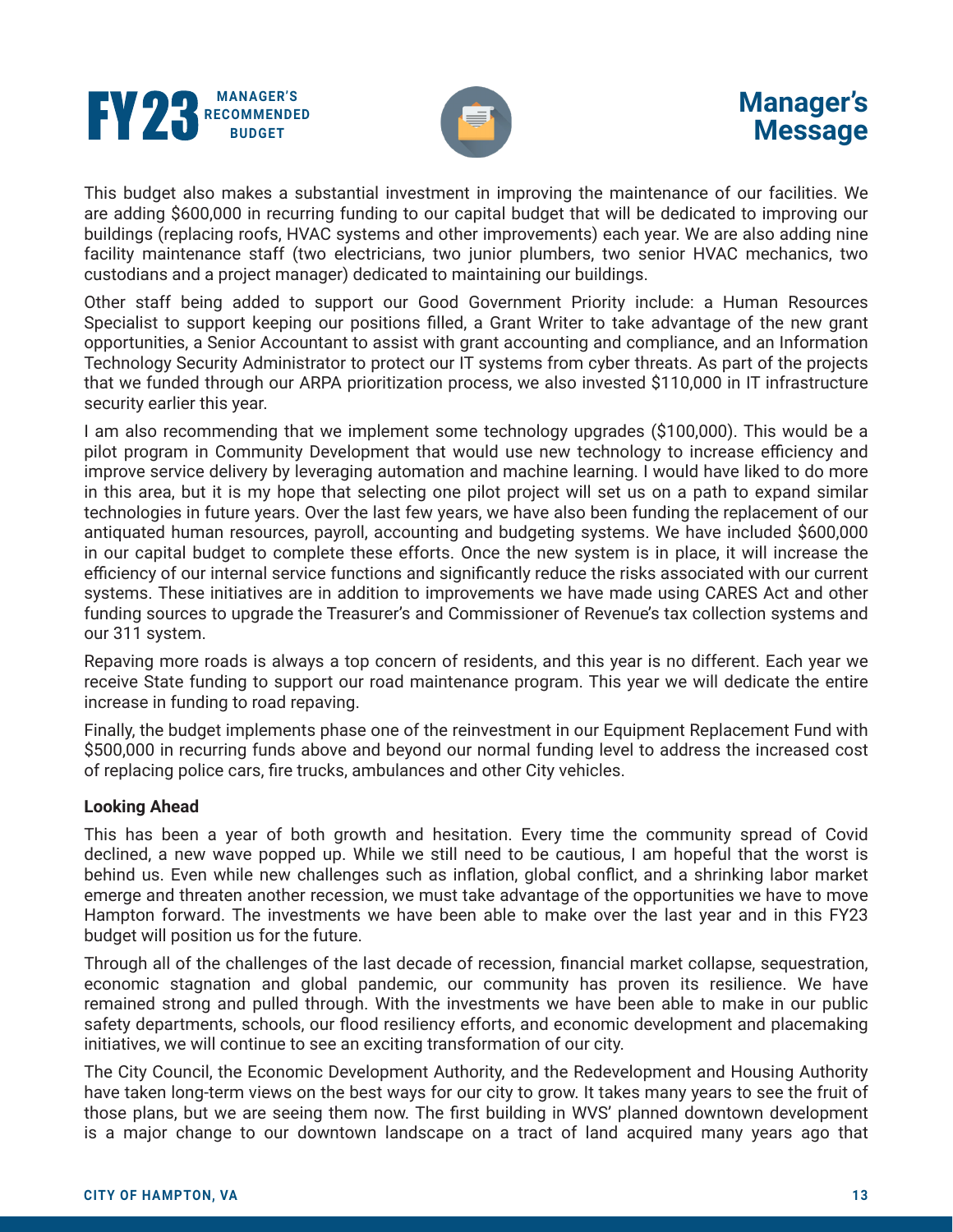



formerly held a Goodyear tire store. After that is completed, the development group has plans to move to other downtown sites. Hampton is in an excellent position and is experiencing strong interest from developers who want to invest in our community. With development-ready sites in Kecoughtan, Downtown, Buckroe, Coliseum Central and Hampton Roads Center, Hampton is open for business.

I grew up in Hampton, as did many of our residents. I have worked for this city for over 30 years, and there are many on our city team who have worked here even longer. As a city that is over 400 years old, we have gone through continuous transformation and reinvention that continues to this day. We have never been stagnant. Since the day we arrived from the sea, we have always reached for the stars. In years past, we have been part of developing a new nation, expanding freedom and equality for all people, and sending man to the moon and back. We are not only a community steeped in history, but also one whose innovative spirit charts new and exciting paths.

Places change as people change. When I look at Hampton today, I see a city that remembers its past but also examines it to tell more inclusive stories. I see a Downtown with more and taller buildings that remains home to seafood businesses that have been here for generations. I see a Peninsula Town Center that attracts people to its entertainment venues and restaurants, as well as retail stores. I also see smaller boutiques thrive because they offer personal service or a unique niche. I see people gathering at coffee shops and breweries. Covid pushed us outside, and some City initiatives that sprang up in response are now part of our lives – outdoor dining on Queens Way and bump-outs along Mellen Street, for example. The space race and Apollo missions are being replaced by unmanned systems and Mars exploration. Hampton has been named a top affordable beach community, and people are moving here for our quality of life. Our school system is fully accredited and nationally recognized for preparing our students for the careers of today and tomorrow.

While we always want to remember our past and learn from it, we also look to the future and its exciting possibilities.

## *We are Hampton, a vibrant waterfront community celebrating and embracing 400 years of history and innovation to create an even more dynamic future.*

# **Closing Thoughts**

This is an exciting time for our city. As City Manager, I have never been in the position of being able to recommend a tax-rate decrease, especially while still furthering investments into the City's top goals.

I took the time to read all 300-some comments in the I Value input, as well as the online feedback. All comments are welcome, however critical, because it is crucial that we understand what our residents think. I am impressed and humbled by the number of people who thanked our entire team:

- *I think our city staff, leaders and Council are doing a great job. People should be pleased that their assessed values are increasing.*
- *I moved here two years ago and enjoy the downtown festivals and shows at American Theatre very much.*
- *I appreciate the effort that you are doing to improve our city.*
- *Thank you for soliciting Hampton citizen input for the FY23 budget. I appreciate not only the opportunity to participate but also your effort in keeping us involved*
- *City employees and those in leadership positions are doing a great job hooah!*

That appreciation is for the City Council, for my staff, for our city team, and for our partners and community leaders. I would like to publicly acknowledge and thank the wonderful group of department heads, Assistant City Managers, and our Budget team for meeting the challenges posed by this year's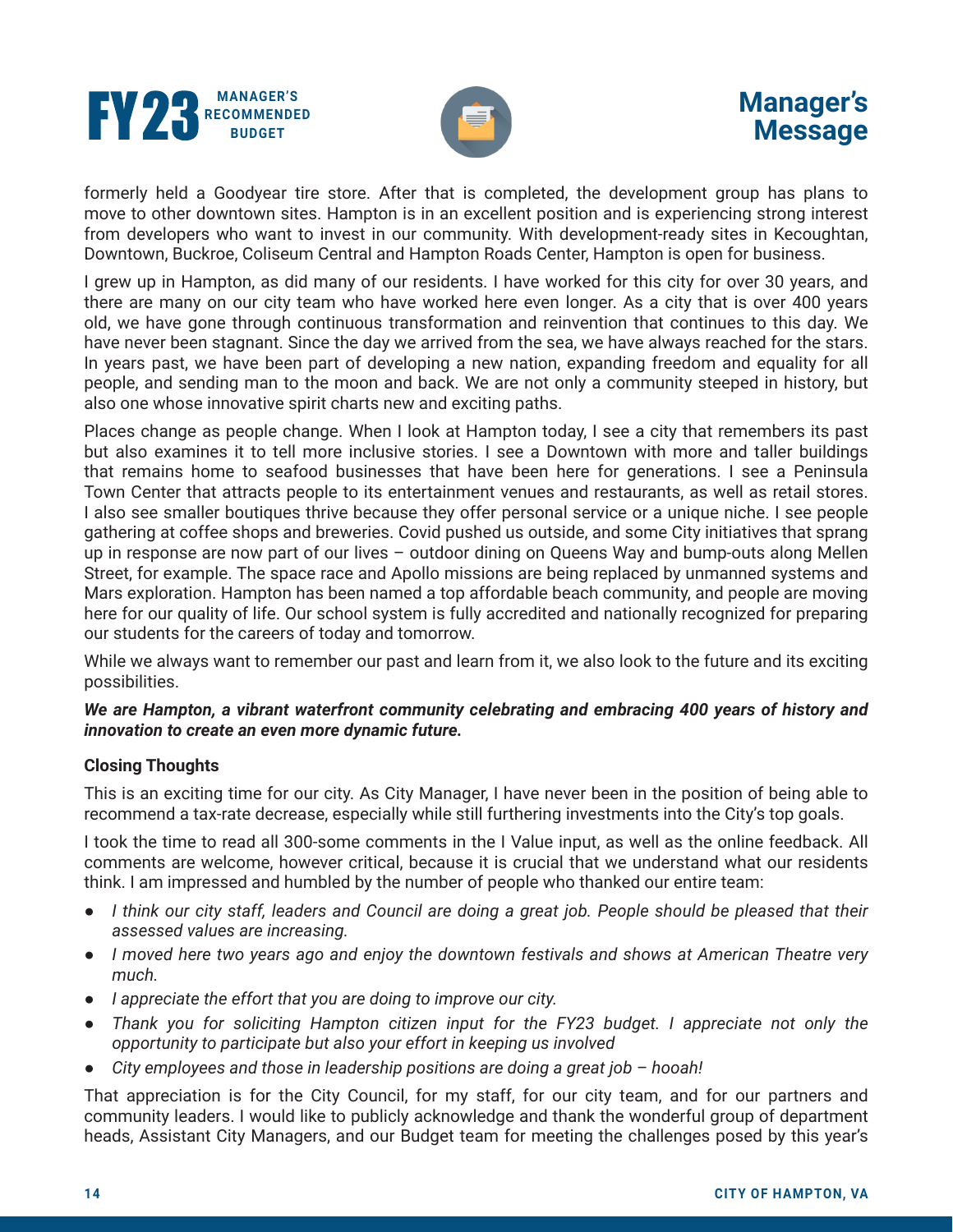





budget. I would also like to thank our residents for their continued participation and input into our budget development process – it is invaluable as we develop the budget.

We look forward to working with each Council Member in the coming weeks to better understand the budget and its impact on our community and workforce. As always, we stand ready to assist you and the community in your deliberations.

Sincerely,

Margos Bunting

Mary B. Bunting City Manager